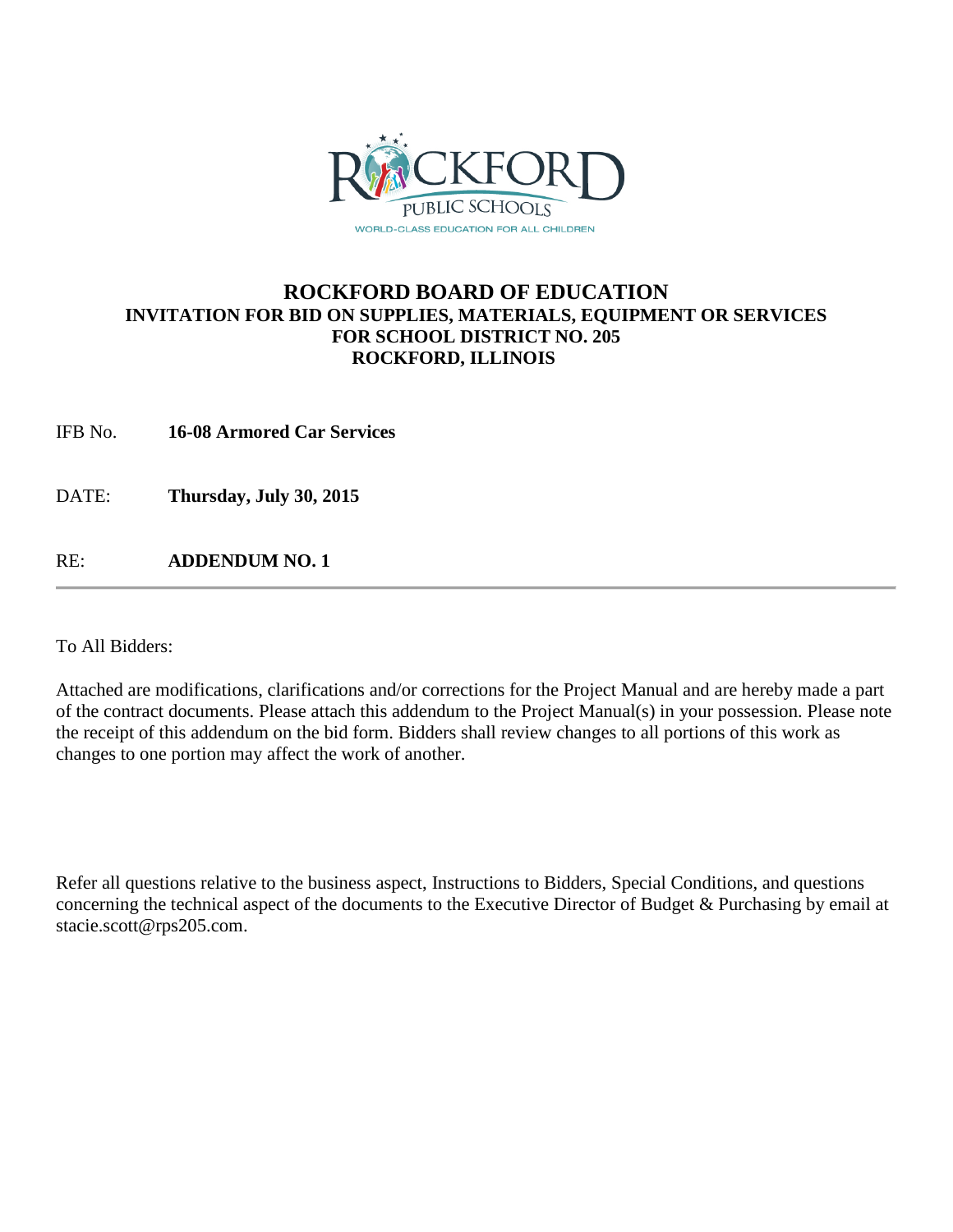## **ROCKFORD PUBLIC SCHOOLS**

## **ADDENDUM ONE**

**DATE:** July 30, 2015

#### **RE:** IFB No. 16-08 Armored Car Services – ADDITIONS CHANGES & CLARIFICATIONS TO THE SPECIFICATIONS

- 1. Certified Cleared Employees List Form has been revised and is attached to this Addendum. The form has been revised to remove any reference of social security numbers.
- 2. See attached to this Addendum is the schedule of the start and end times by school for the upcoming school year.
- 3. **Question:** This RFP states that same day banking is required. Will next day delivery be acceptable?

**Response:** Yes, next day delivery is acceptable.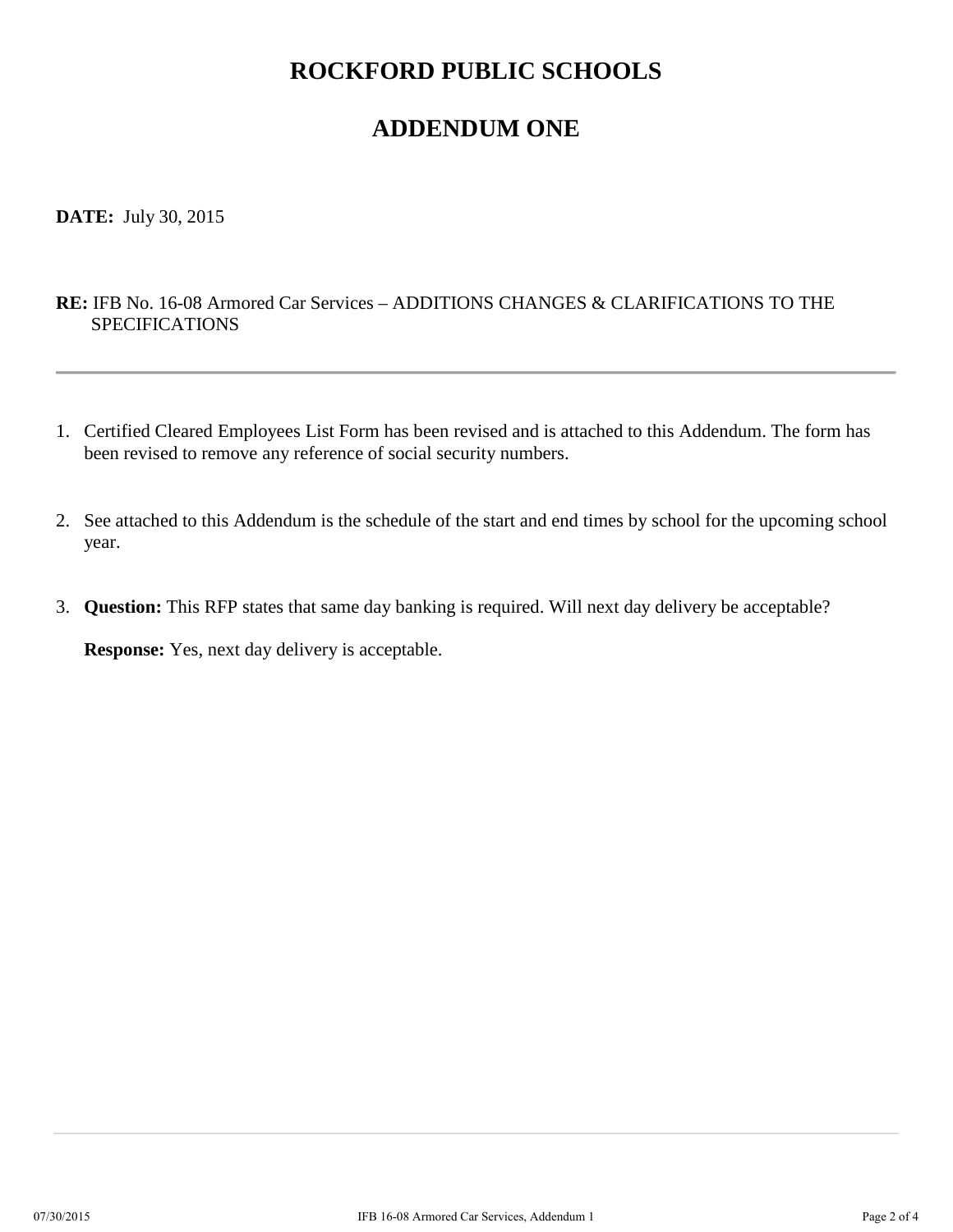### **CERTIFIED CLEARED EMPLOYEE LIST**

The undersigned and the undersigned and the understanding a vendor, supplier, a vendor, supplier, professional services firm or contractor, hereby certifies under oath as follows:

 1- a criminal history records check, a Statewide Sex Offender Database check and a Statewide Child Murderer and Violent Offender Against Youth Database check has been conducted for all employees as indicated by a check mark in the appropriate box in accordance with 105 ILCS 5/10-21.9 (the Act); and

 2- that such employees have not been convicted of any of the enumerated criminal or drug offenses listed in the Act and their name does not appear on the noted Databases; and

 3-the undersigned is an owner (if sole proprietor) or officer, member or partner of the undersigned authorized to execute this document binding the undersigned.

| NO. | <b>LAST NAME</b> | <b>M.I.</b> | <b>FIRST NAME</b> | <b>CRIMINAL</b><br><b>HISTORY</b> | <b>DATABASES</b> |
|-----|------------------|-------------|-------------------|-----------------------------------|------------------|
|     |                  |             |                   |                                   |                  |
|     |                  |             |                   |                                   |                  |
|     |                  |             |                   |                                   |                  |
|     |                  |             |                   |                                   |                  |
|     |                  |             |                   |                                   |                  |
|     |                  |             |                   |                                   |                  |
|     |                  |             |                   |                                   |                  |
|     |                  |             |                   |                                   |                  |
|     |                  |             |                   |                                   |                  |
|     |                  |             |                   |                                   |                  |
|     |                  |             |                   |                                   |                  |
|     |                  |             |                   |                                   |                  |
|     |                  |             |                   |                                   |                  |

By:

This certificate Subscribed and Sworn to before me this \_\_\_\_\_\_ day of \_\_\_\_\_\_\_\_\_, 20\_\_\_\_\_.

Notary Public

Commission Expires :\_\_\_\_\_\_\_\_\_\_\_ Vendor Cert. Employee List No.\_\_\_\_\_\_\_\_\_

Rev. 7/30/15